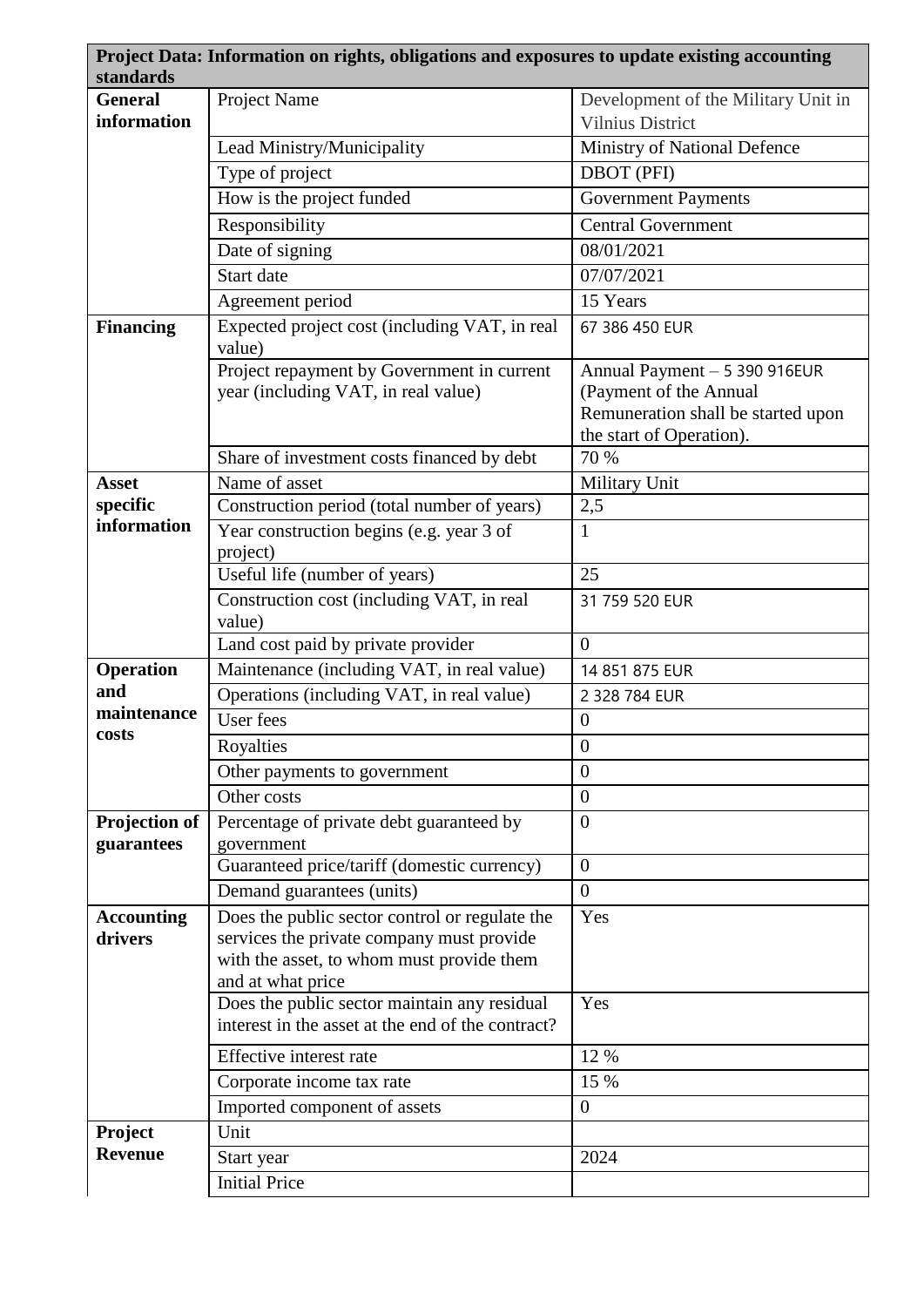| standards | Project Data: Information on rights, obligations and exposures to update existing accounting |  |  |  |
|-----------|----------------------------------------------------------------------------------------------|--|--|--|
|           | <b>Initial Demand</b>                                                                        |  |  |  |

| Project Risk: Qualitative assessment of the main risks facing the projects |                                                                                         |  |
|----------------------------------------------------------------------------|-----------------------------------------------------------------------------------------|--|
| Governance                                                                 | There is a low risk associated with tracking Project governance. As a mitigation        |  |
| <b>Risks</b>                                                               | strategy of Project governance is already in place (CPMA Methodological guidance        |  |
|                                                                            | on contract management, changing and cancellation. Refinancing rules and standard       |  |
|                                                                            | documents on PPP projects management (http://ppplietuva.lt/lt/metodikos-ir-             |  |
|                                                                            | leidiniai), no further action is required.                                              |  |
| Construction                                                               | There is a low risk associated with tracking Project performance due to construction.   |  |
| <b>Risks</b>                                                               | As a mitigation strategy of construction is already in place CPMA Methodological        |  |
|                                                                            | guidance on contract management, changing and cancellation. Refinancing rules and       |  |
|                                                                            | standard documents on PPP projects management (http://ppplietuva.lt/lt/metodikos-ir-    |  |
|                                                                            | leidiniai), no further action is required.0                                             |  |
| Demand                                                                     | There is a low risk associated with tracking Project performance due to operation and   |  |
| <b>Risks</b>                                                               | maintenance infrastructure. As a mitigation strategy of operation and maintenance is    |  |
|                                                                            | already in place CPMA Methodological guidance on contract management, changing          |  |
|                                                                            | and cancellation. Refinancing rules and standard documents on PPP projects              |  |
|                                                                            | management (http://ppplietuva.lt/lt/metodikos-ir-leidiniai), no further action is       |  |
|                                                                            | required.                                                                               |  |
| Operational                                                                | There is a low risk associated with tracking Project performance due to operation and   |  |
| and                                                                        | maintenance infrastructure. As a mitigation strategy of operation and maintenance is    |  |
| Performance                                                                | already in place CPMA Methodological guidance on contract management, changing          |  |
| <b>Risks</b>                                                               | and cancellation. Refinancing rules and standard documents on PPP projects              |  |
|                                                                            | management (http://ppplietuva.lt/lt/metodikos-ir-leidiniai), no further action is       |  |
|                                                                            | required.                                                                               |  |
| Financial                                                                  | There is a low risk associated with tracking Project performance due to finance of the  |  |
| <b>Risks</b>                                                               | performance. As a mitigation strategy of Project finance is already in place CPMA       |  |
|                                                                            | Methodological guidance on contract management, changing and cancellation.              |  |
|                                                                            | Refinancing rules and standard documents on PPP projects management                     |  |
|                                                                            | (http://ppplietuva.lt/lt/metodikos-ir-leidiniai), no further action is required.        |  |
| Force                                                                      | There is a low risk associated with Force Majeure events. As a mitigation strategy of   |  |
| Majueure                                                                   | Force Majeure is already in place CPMA Methodological guidance on contract              |  |
| <b>Risks</b>                                                               | management, changing and cancellation. Refinancing rules and standard documents         |  |
|                                                                            | on PPP projects management (http://ppplietuva.lt/lt/metodikos-ir-leidiniai), no further |  |
|                                                                            | action is required.                                                                     |  |
| Material                                                                   | As a mitigation strategy of material adverse Government actions is already in place     |  |
| Adverse                                                                    | CPMA Methodological guidance on contract management, changing and                       |  |
| Government                                                                 | cancellation. Refinancing rules and standard documents on PPP projects management       |  |
| <b>Actions Risks</b>                                                       | (http://ppplietuva.lt/lt/metodikos-ir-leidiniai), no further action is required.        |  |
| Change in                                                                  | As a mitigation strategy of material adverse Government actions is already in place     |  |
| Law Risks                                                                  | CPMA Methodological guidance on contract management, changing and                       |  |
|                                                                            | cancellation. Refinancing rules and standard documents on PPP projects management       |  |
|                                                                            | (http://ppplietuva.lt/lt/metodikos-ir-leidiniai), no further action is required.        |  |
| Rebalance of                                                               | Not applicable                                                                          |  |
| Financial                                                                  |                                                                                         |  |